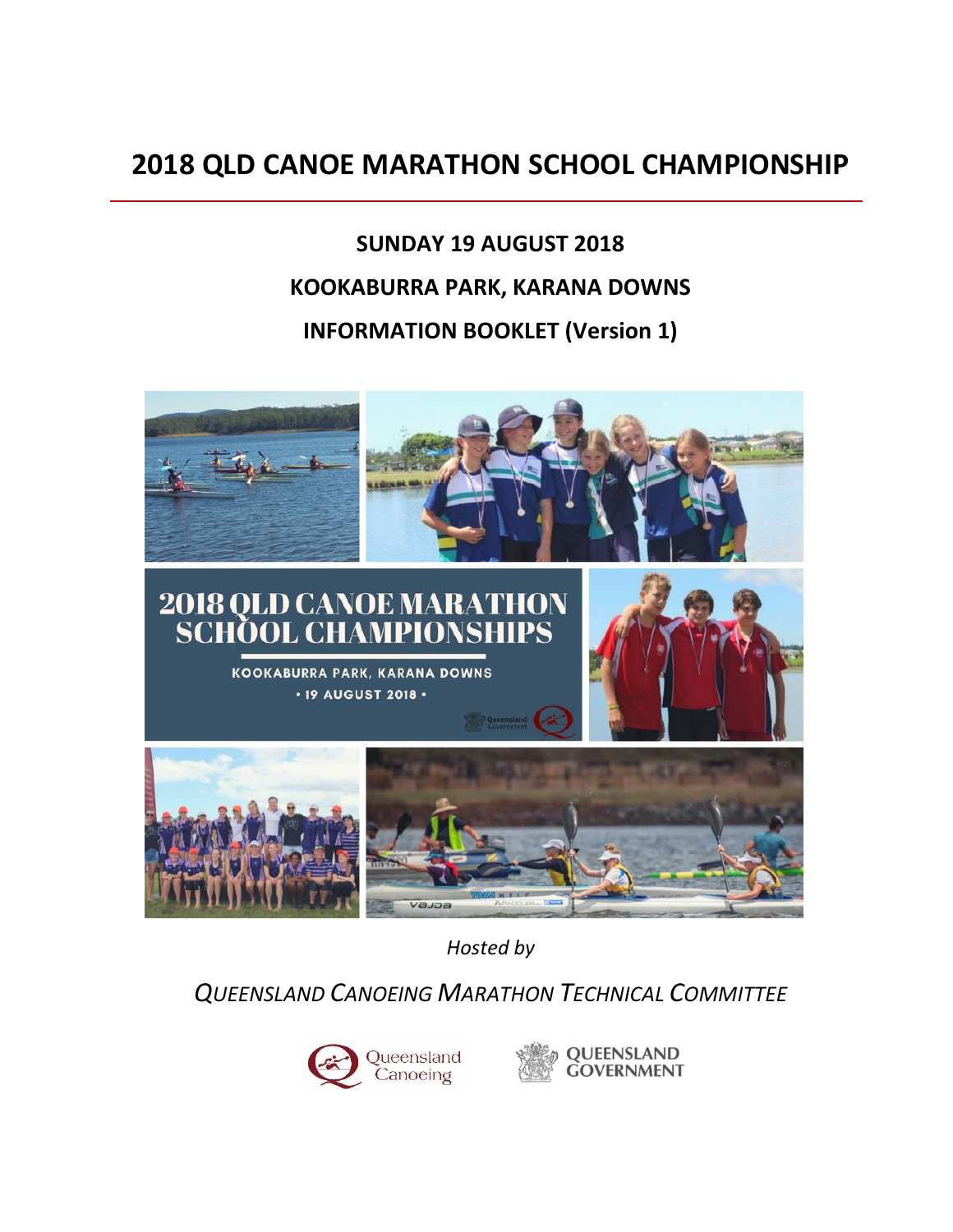# *2018 QLD CANOE MARATHON SCHOOL CHAMPIONSHIP*

*Date:* **Sunday, 19 August 2018**

#### *Venue:* **Caringal Drive, Kookaburra Park, Karana Downs, QLD. See course map Appendix 1**

#### *Entries:* **Individual registrations at <https://www.registernow.com.au/secure/Register.aspx?E=30905>**

All individual registrations must be completed online at Register Now via above link.

If you are involved in a school program at Lourdes Hill College, Palm Beach Currumbin State High School, Elanora State High School, Pacific Lutheran College and Saint Stephen's College your school will manage your entry.

Please contact your school or QC (3899 1667) if you are unsure of the arrangements for payment.

Entry fee includes entry to 2 races (one single and one double).

| <b>Event Entry Fee</b>   |      |
|--------------------------|------|
| Paddle Australia Member* | \$25 |
| Non-Member               | \$30 |

(\*Paddle Australia member must be a financial member in 2017-18)

# **ENTRIES CLOSE: M I D N I G H T S u n d a y 1 2 August 2018.**

No entries will be accepted after this date.

Individual entries must pay by credit card via the online registration. Payment will NOT be accepted at the event.

#### *Refund Policy*

Requests for refunds must be made in writing to QC Marathons Technical Committee via [qc.events@canoe.org.au.](mailto:qc.events@canoe.org.au)

| When withdrawal occurs:          | The refunded amount is:                    |
|----------------------------------|--------------------------------------------|
| Prior to 14 days                 | The entry fee less \$10 Administration Fee |
| Within 7 to 14 days              | 50% of the Entry Fee                       |
| Within 7 days of the competition | No Refund*                                 |

*\* Unless Qld Canoeing assesses special circumstances apply (you must advise in writing to the above email address and provide a medical certificate if requested).*



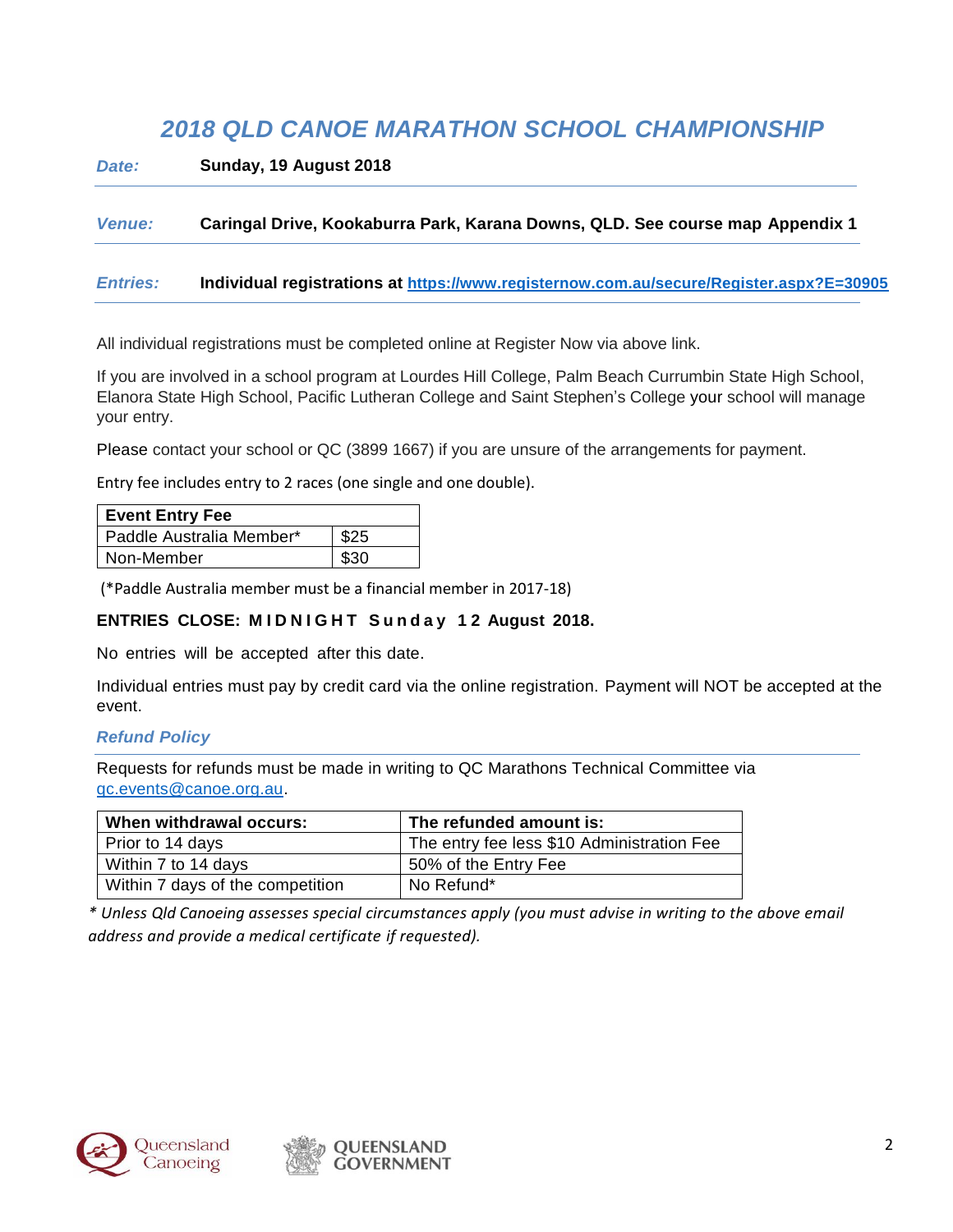## *Program*

| 7.00am           | Registrations                        |
|------------------|--------------------------------------|
|                  | Warm up time on course               |
| 8:00am           | <b>Briefing with Team Managers</b>   |
|                  | Course closed to competitors         |
| 8.30am           | Briefing to all competitors          |
|                  | Registrations close                  |
| 9:00am           | Starts (Girls singles, Boys doubles) |
| 12.45pm          | Starts (Girls doubles, Boys singles) |
| 3.30pm (approx.) | <b>Final Presentations</b>           |

Note: presentations will be made during the day.

Changes to entries throughout the day will only be accepted up to 1 hour before scheduled race start.

#### *Classes*

K1, K2, TK1, TK2, C1, C2, TC1, TC2, Surf Skis (singles and doubles)

Novice Class: Mini K1: Under 11 & 12 ONLY

#### *Categories and Distances*

The age you are as of 1 January 2018 determines your age group. e.g. if you are 13 as of 01/01/18, you are in the Under 14 age group. To compete in the Open category you need to be under 18 years of age as of the 1 January 2018. Paracanoe distances are varied and will be decided on based on entries received.

| Age      | <b>Distance</b> |
|----------|-----------------|
| Under 11 | 1.5 km          |
| Under 12 | 1.5 km          |
| Under 13 | 3 km            |
| Under 14 | 3 km            |
| Under 15 | 6 km            |
| Under 16 | 6 km            |
| Open     | 9 km            |

#### **NOTE: Depending on number of entries, age groups may be amalgamated.**

# *Tides*

Kookaburra Park, Karana Downs

05.58 (High 1.67) 12.50 (Low 0.60)



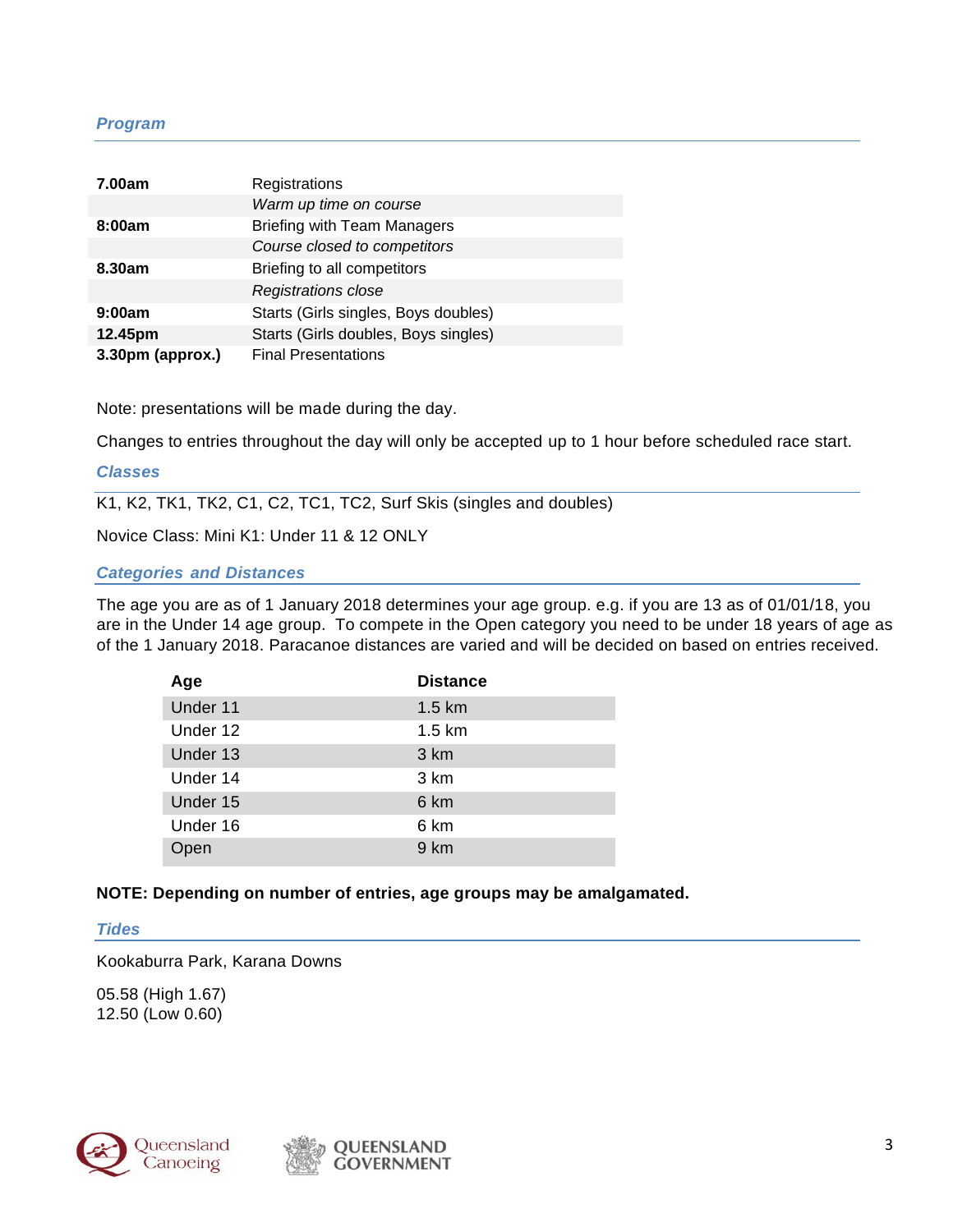## *Rules*

Championships conducted under ICF & AC Marathon Racing Regulation and Guidelines.

- Points towards Champion School Trophy.
- All competitors under 14yrs and any non-swimmers **must** wear an approved lifejacket. Other paddlers can be directed by race officials to wear a lifejacket depending on conditions.
- All craft **must** have adequate fixed buoyancy or be constructed of a material that will have it float horizontally when full of water.
- Protective footwear should be worn.
- **Students must race in School colours.**
- ♦ Competitors are ONLY to enter and exit the water at the designated embarkation area.
- ♦ Competitors are to be in the Marshalling Area with sufficient time before their race. Any paddler who fails to compete in an event without advising the Chief Official in writing prior to the commencement of the nominated race may be disqualified.
- ♦ The start commands will be **Ready, Set, GO!**
- In addition to the established AC and ICF rule, the Chief Official may instruct the starter to enforce a "next false start and out rule" to ensure the smooth running of the competition according to the published time schedule.
- ♦ If a race is in progress, all other participants must be off the water.
- ♦ It is the competitors' responsibility to know the rules of the competition.
- Any competitor who is unsure of any detail, or has a problem concerning the running of the championships should seek clarification through their team manager or coach to the Chief Official.
- Competitors should not congregate in their boats in the vicinity of the finishing line in case they interfere with the judging or the finish of the event in progress.
- Any protests must be delivered to the Chief Official within 30 minutes of the completion of the relevant race/incident by ether the team manager or the coach.
- ♦ Competitors in the vicinity of the course (paddling to the start) should stop their boat while a race is in progress nearby, to ensure minimum interference to those racing. This is particularly relevant when paddling on the course to get to the start line.
- ♦ Any competitor who displays behaviour detrimental to the good order and conduct of the competition may be disciplined or disqualified.
- Competitors are not permitted to paddle alongside a race in progress.
- ♦ Receiving external assistance during a race is not permitted.
- ♦ Students are reminded to apply sunscreen regularly throughout the days of competition and to remain hydrated.
- The first four places in all races may be required to attend boat control.





**OUEENSLAND GOVERNMENT**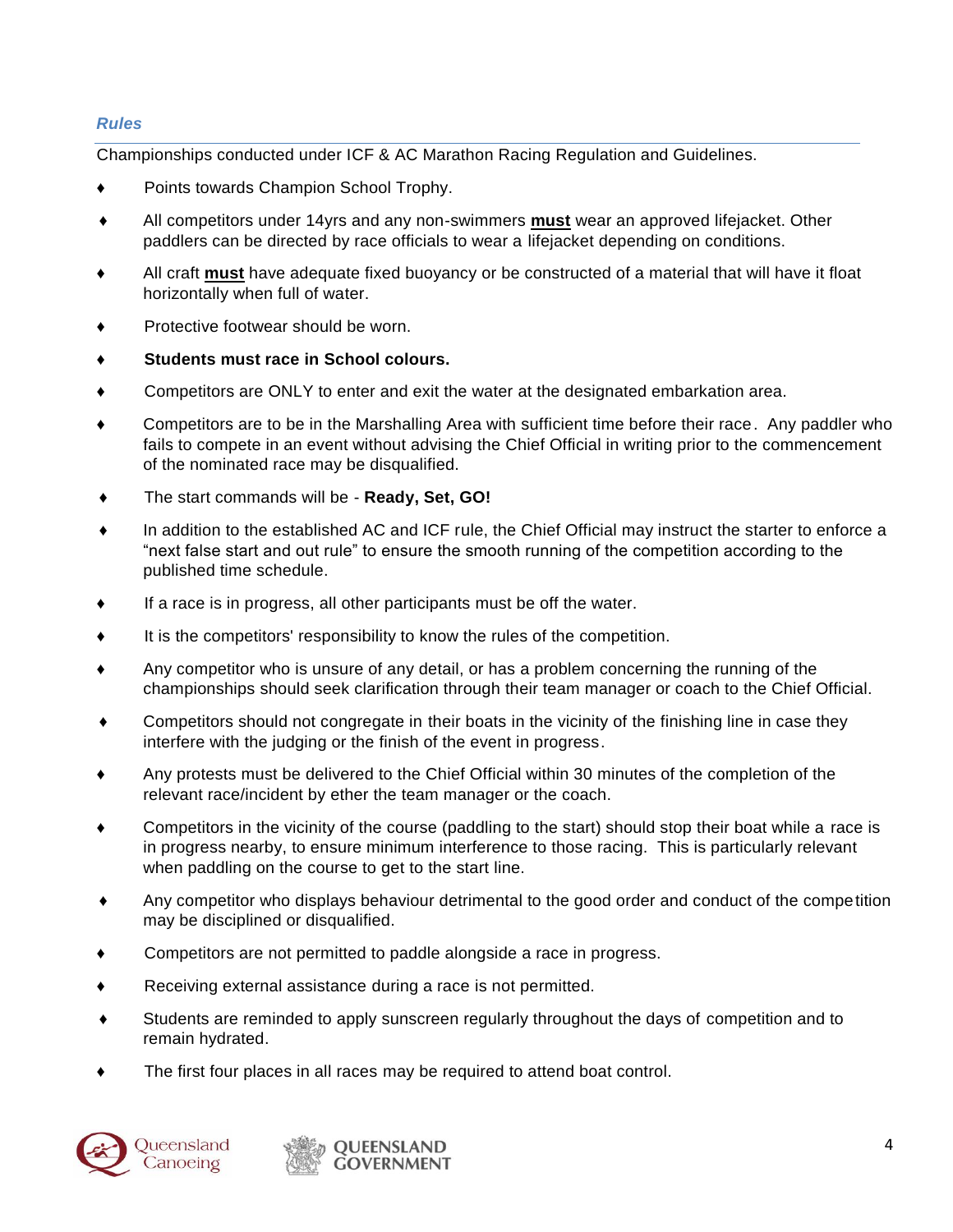Safety of competitors, spectators and volunteers is paramount at Queensland Canoeing events.

Decisions about event cancellation are made between the Safety Officer and Queensland Canoeing. Events will be cancelled in instances where:

- Extreme temperatures are predicted.
- Thunderstorms are predicted.
- Other weather conditions occur (such as extreme wind gusts that cannot be mitigated by changing the course).

In general, the event will continue to run if it rains.

As much notice as possible will be given to competitors, but as weather conditions change quickly, events may be cancelled at late notice.

#### *Codes of Behaviour*

Queensland Canoeing seek to provide a safe, fair and inclusive environment for everyone involved in our organisation and in our sport.

To achieve this, we require certain standards of behaviour by players/athletes, coaches, officials, administrators, parents/guardians (of child participants) and spectators.

Our codes of behaviour are underpinned by the following core values:

- To act within the rules and spirit of our sport.
- To display respect and courtesy towards everyone involved in our sport and prevent discrimination and harassment.
- To prioritise the safety and well-being of children and young people involved in our sport.
- To encourage and support opportunities for participation in all aspects of our sport.

The following codes of conduct can be found in Appendix 2(attached) -

- General Code of Conduct
- Canoeist Code of Conduct
- Spectator Code of Conduct
- Parent/Guardian Code of Conduct
- Coaches, Registered Instructors and Guides Code of Conduct
- Officials Code of Conduct

Full list of codes of conduct can be found in Paddle Australia's Code of Behaviour Policy.

[\(http://paddle.org.au/about-us/documents-policies-and-bylaws\)](http://paddle.org.au/about-us/documents-policies-and-bylaws):

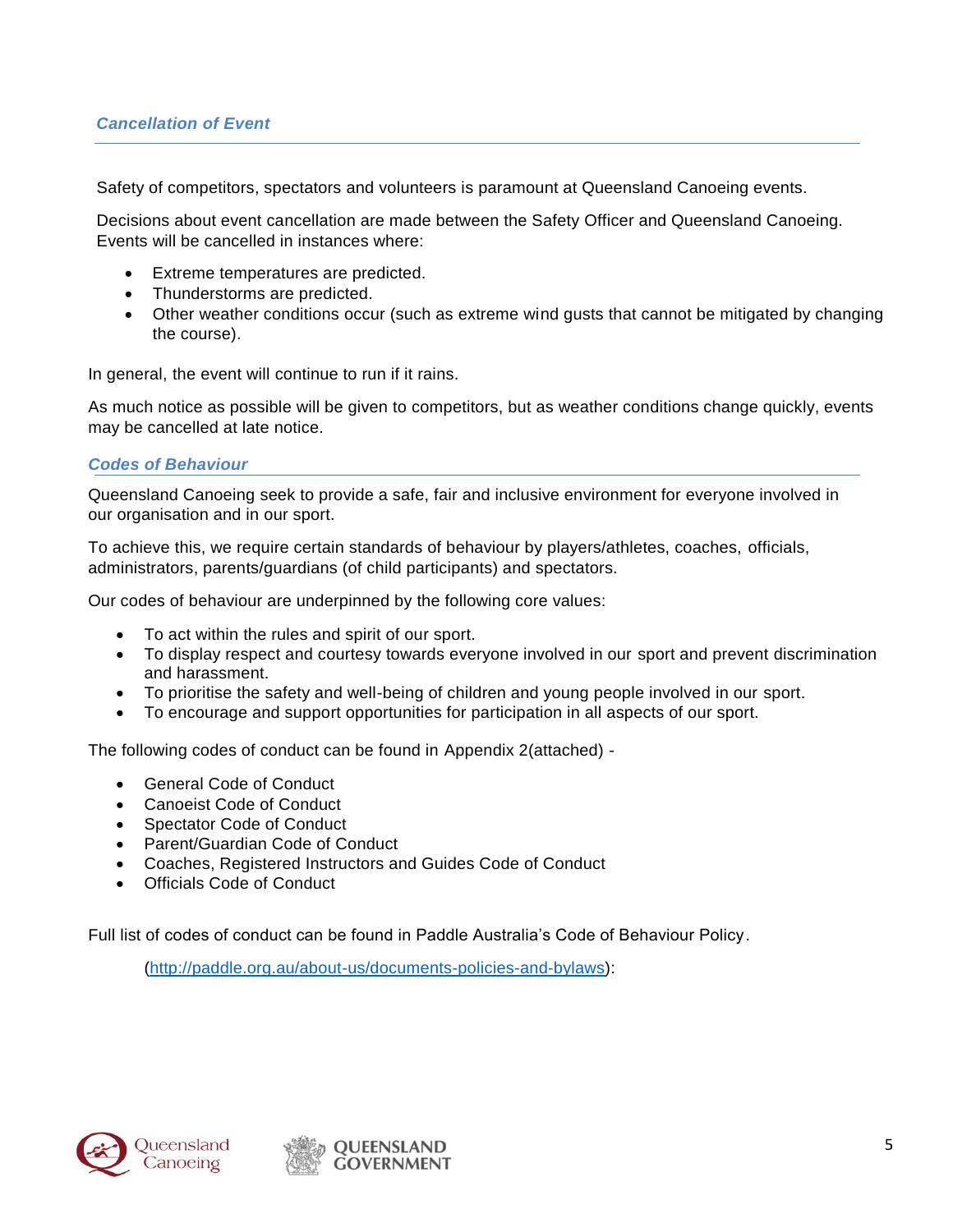# *Event Office*

For any enquiries, please contact:

Elisabet Osk Gudmundsdottir, Events & Membership Coordinator

Queensland Canoeing Inc.

PO Box 745, Morningside QLD 4170

P: 07 3899 1667

M: 0414 960 722

E: [qc.events@canoe.org.au](mailto:qc.events@canoe.org.au)

W: [www.qld.canoe.org.au](http://www.qld.canoe.org.au/)

F: [www.facebook.com/QLDCanoeing/](file://///cansbs01/qcadmin/1.0%20Paddlesports/1.4%20Canoe%20Marathon/5.%20School%20State%20Champs/2018/Information%20Booklet/www.facebook.com/QLDCanoeing/)

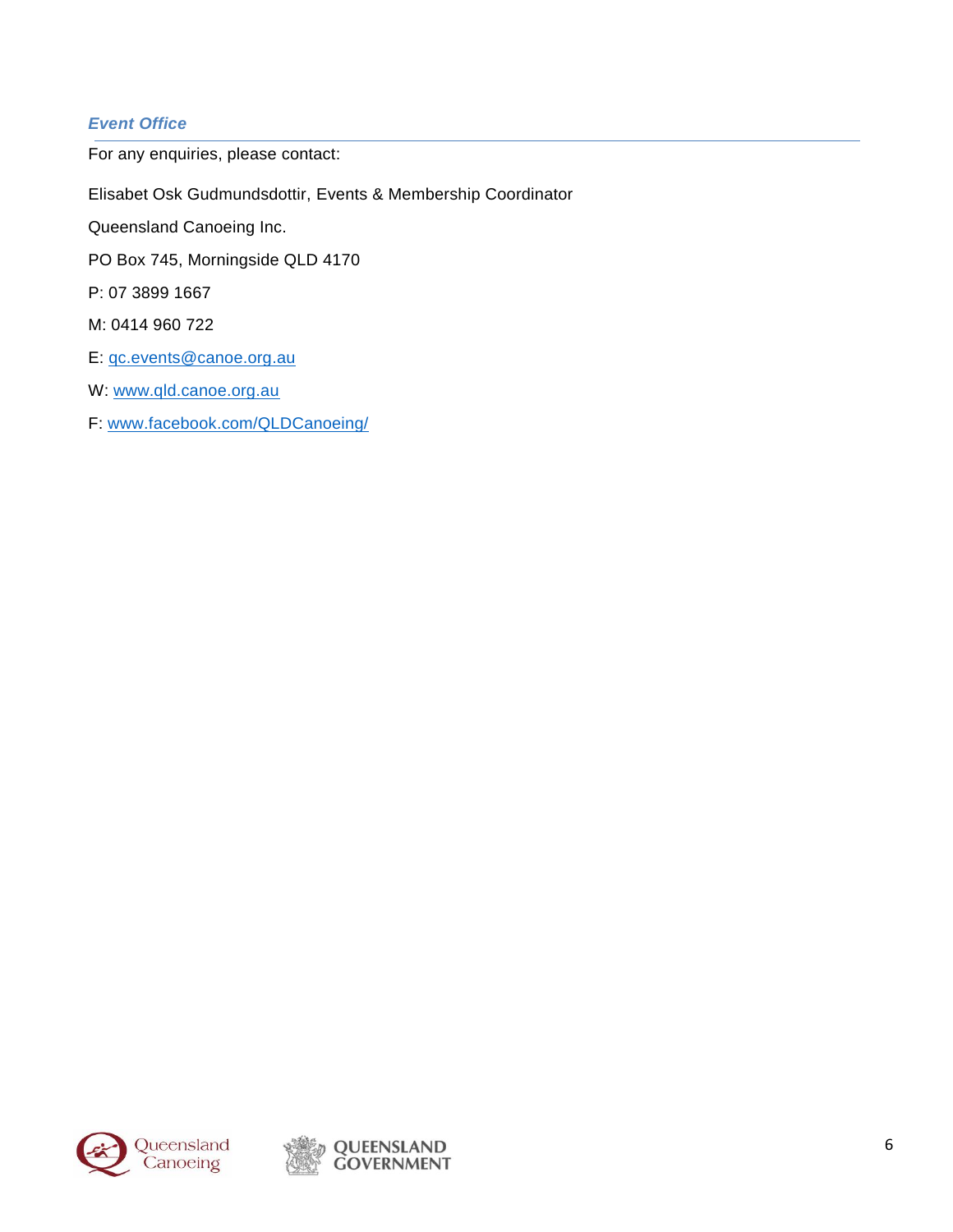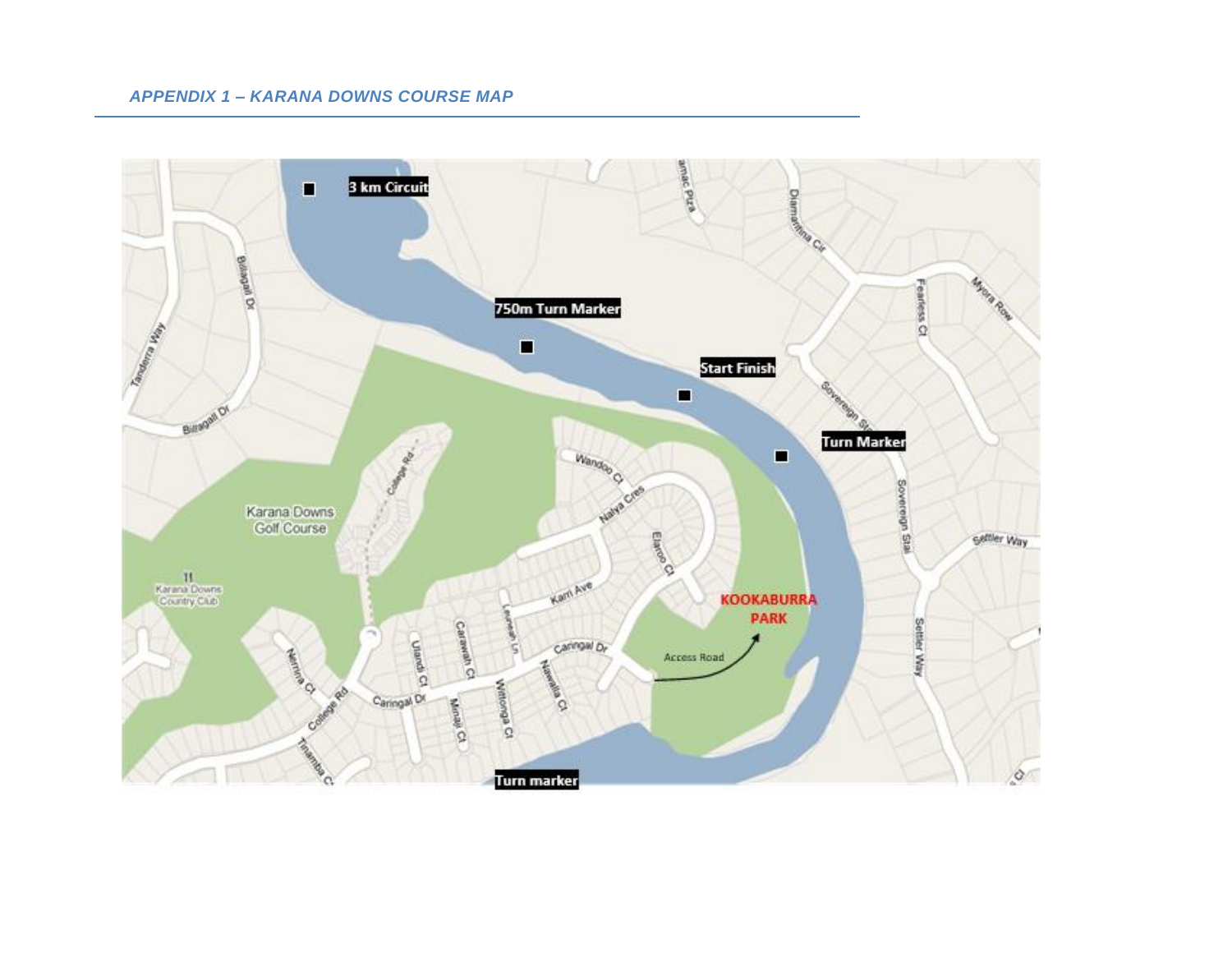## *APPENDIX 2 – CODES OF BEHAVIOUR*

#### **GENERAL CODE OF CONDUCT**

Paddle Australia expects high standards of behaviour from all people involved in the sport. It is vital that the integrity of the sport is maintained in accordance with the four guiding principles: Fairness, Respect, Responsibility and Safety as outlined in The Essence of Australian Sport's Universal Code of Behaviour.

As a person required to comply with this By-Law, you must meet the following requirements in regard to your conduct during any activity held or sanctioned by Australian Canoeing, a State Association or an Affiliated Club and in any role you hold within Australian Canoeing, a State Association or an Affiliated Club:

#### Fairness

- 1. Operate within the rules and spirit of your sport, promoting fair play over winning at any cost.
- 2. Encourage opportunities for participants to learn appropriate behaviours and skills.
- 3. Encourage participation in all aspects of the sport.
- 4. Be fair, considerate and honest in all dealings with others.

#### **Respect**

- 5. Treat each person as an individual.
- 6. Be a positive role model.
- 7. Display control, tolerance and courtesy to all involved with the sport.
- 8. Value the rights, dignity and worth of every person regardless of their gender, ability, cultural background or religion.
- 9. Do not use your involvement with Australian Canoeing, a State Association or an Affiliated Club to promote your own beliefs, behaviours or practices where these are inconsistent with those of Australian Canoeing, the State Associations or the Affiliated Clubs.

#### **Responsibility**

- 10. Ensure interaction with persons under the age of 18 years is appropriate and that unaccompanied and unobserved activities are avoided wherever practical.
- 11. Adopt appropriate behaviour in relation to the use of alcohol and recreational and performance enhancing drugs.
- 12. Act with integrity and accept responsibility for your actions.
- 13. Make a commitment to providing quality service.
- 14. Understand your responsibility if you breach, or are aware of any breaches of this Code of Behaviour.

#### Safety

- 15. Ensure your actions contribute to a safe environment.
- 16. Ensure your actions contribute to a harassment free environment.
- 17. Do not tolerate violence or abusive behaviours.
- 18. Show concern and caution towards others who may be sick or injured.
- 19. Provide aid to those who are sick or injured.

#### **Environment**

- 20. Using minimal impact practises in the environment that you paddle in.
- 21. Seek permission from land owners to access waterways.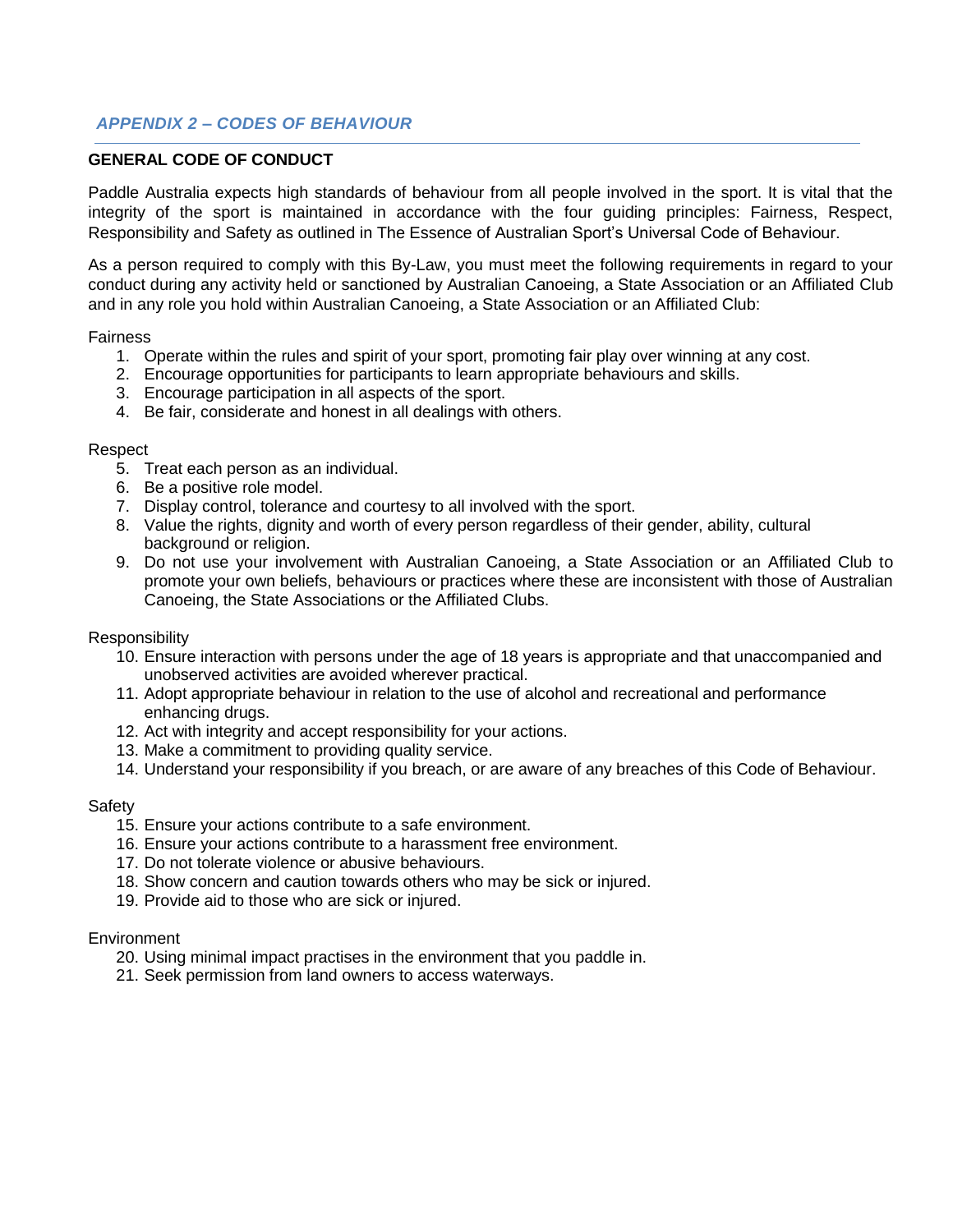# **CANOEIST CODE OF CONDUCT**

In addition to the General Code of Behaviour, you must meet the following requirements in regard to your conduct during any activity held or sanctioned by Australian Canoeing, a State Association or an Affiliated Club and in your role as a canoeist of Australian Canoeing, a State Association or an Affiliated Club:

- 1. Give your best at all times
- 2. Participate for your own enjoyment and benefit.
- 3. Respect the rights, dignity and worth of fellow canoeists, coaches, registered instructors and guides, officials and spectators.
- 4. Refrain from conduct which could be regarded as sexual or other harassment towards fellow canoeists and coaches / registered instructors and guides.
- 5. Respect the talent, potential and development of fellow squad members and competitors.
- 6. Care and respect the equipment provided to you as part of your program.
- 7. Be frank and honest with your coach / registered instructor and guide concerning illness and injury and your ability to train fully within the program requirements.
- 8. Conduct yourself in a professional manner relating to language, temper and punctuality.
- 9. Maintain high personal behaviour standards at all times.
- 10. Abide by the rules and respect the decision of the adjudicator, making all appeals through the formal process and respecting the final decision.
- 11. Be honest in your attitude and preparation to training. Work equally hard for yourself and your team/crew.
- 12. Cooperate with coaches, registered instructors and guides and staff in development of programs to adequately prepare you for competition at the highest level.

# **SPECTATOR CODE OF CONDUCT**

- 1. Respect the decisions of officials and teach young people to do the same.
- 2. Never ridicule or scold a young participant for making a mistake. Positive comments are motivational.
- 3. Condemn the use of violence in any form, whether it is by other spectators, coaches, officials or players.
- 4. Show respect for your team's opponents. Without them there would be no game.
- 5. Do not use violence, harassment or abuse in any form (that is, do not use foul language, sledge or harass players, coaches, officials or other spectators).
- 6. Respect the rights, dignity and worth of every person regardless of their gender, ability, cultural background or religion.



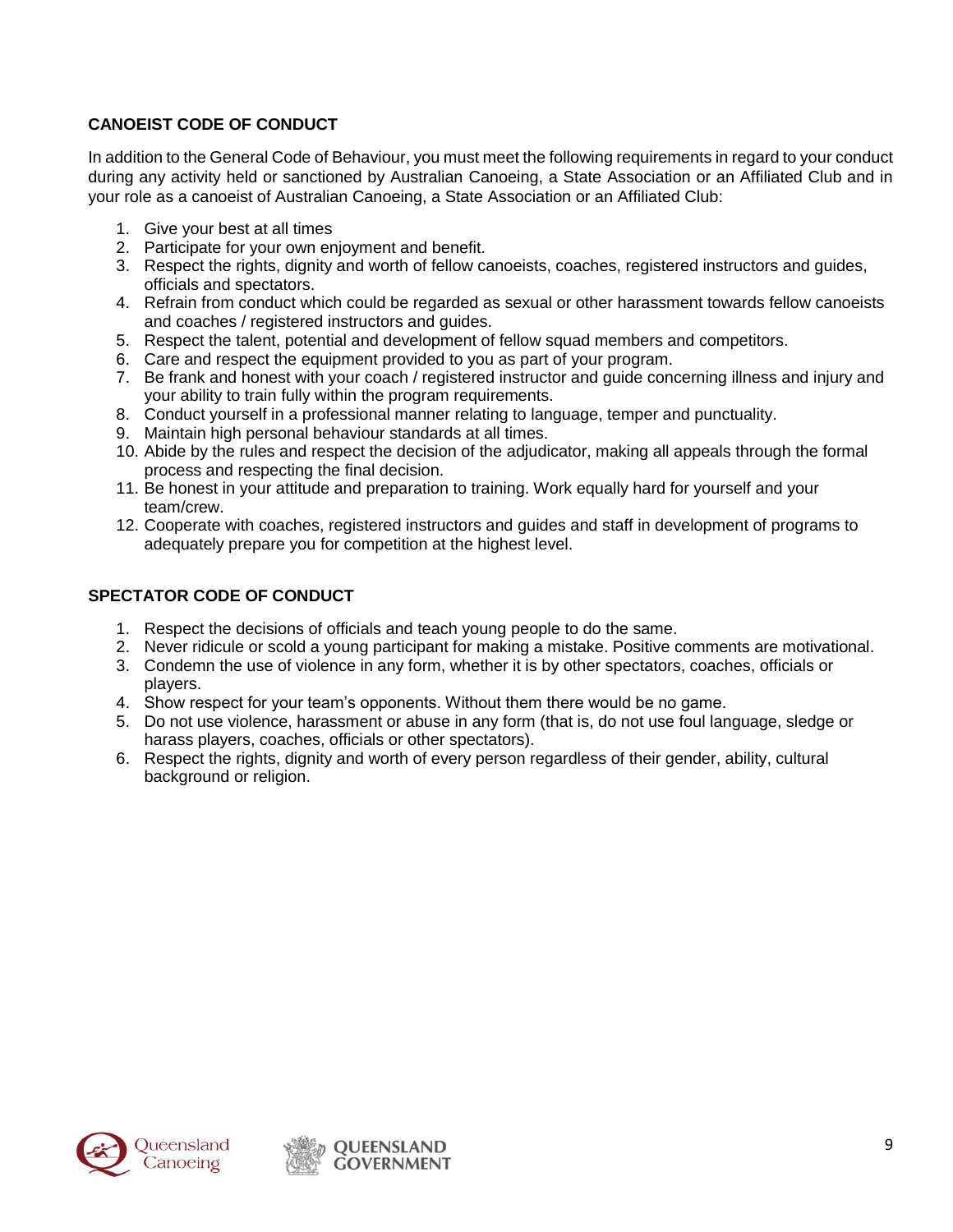# **PARENT/GUARDIAN CODE OF CONDUCT**

In addition to the General Code of Behaviour, you must meet the following requirements in regard to your conduct during any activity held or sanctioned by Australian Canoeing, a State Association or an Affiliated Club and in your role as a parent/guardian of a canoeist of Australian Canoeing, a State Association or an Affiliated Club:

- 1. Treat your child the same irrespective of them winning or losing.
- 2. Remember that your child participates in the sport of canoeing for their enjoyment not yours.
- 3. Try to have fun when you are around your children at competitions and regattas.
- 4. Well-directed humour can be a great de-stressor.
- 5. Look relaxed, calm and positive on the sidelines.
- 6. Make friends with other parents at competitions.
- 7. Get involved in appropriate ways if your child or the coach behaves in unacceptable ways during competitions.
- 8. Respect officials' and coaches' decisions and teach children to do likewise.
- 9. Show appreciation for coaches, officials and administrators.
- 10. Understand that children will benefit from a break sometimes and that involvement in other sports is okay.
- 11. Be there when your child performs poorly. Be an understanding listener rather than a critic, judge and/or fixer.
- 12. Be prepared to give your child some space so that he/she can grow and develop as an independent person.
- 13. Let your child know that your love for them is not associated with their sporting performances.
- 14. Communicate with your child and ask them how they are really feeling about their sport and about competing in particular.
- 15. Occasionally let your child compete without you being there and hovering over them.
- 16. Emphasise the good things your child did in preparing for and during the competition/regatta.
- 17. Try to avoid:
	- Saying "we're racing today". Instead say "you're racing today". Give your child credit for accepting the responsibility of performing.
	- Getting too pushy or believe that you are indispensable. Let the coach do the coaching.
	- Living through your child's performances.
	- Turning away when your child performs.
	- Turning away when your child's behaviour is unsportsmanlike.
	- Telling your child what he/she did wrong after a tough race.
	- Making enemies with your child's opponents or family during a competition/regatta.
	- Making your child feel guilty by reminding them about all the time, money and sacrifices you are making for his or her sport.
	- Thinking of your child's sporting performances as an investment for which you expect a return.
	- Badgering, harassing or use sarcasm to motivate your child.
	- Comparing your child's performances with those of other children.
	- Forcing your child to go to training. If they are sick of training find out why and discuss it with them.
	- Ridiculing or yelling at a child for making a mistake or losing a competition.

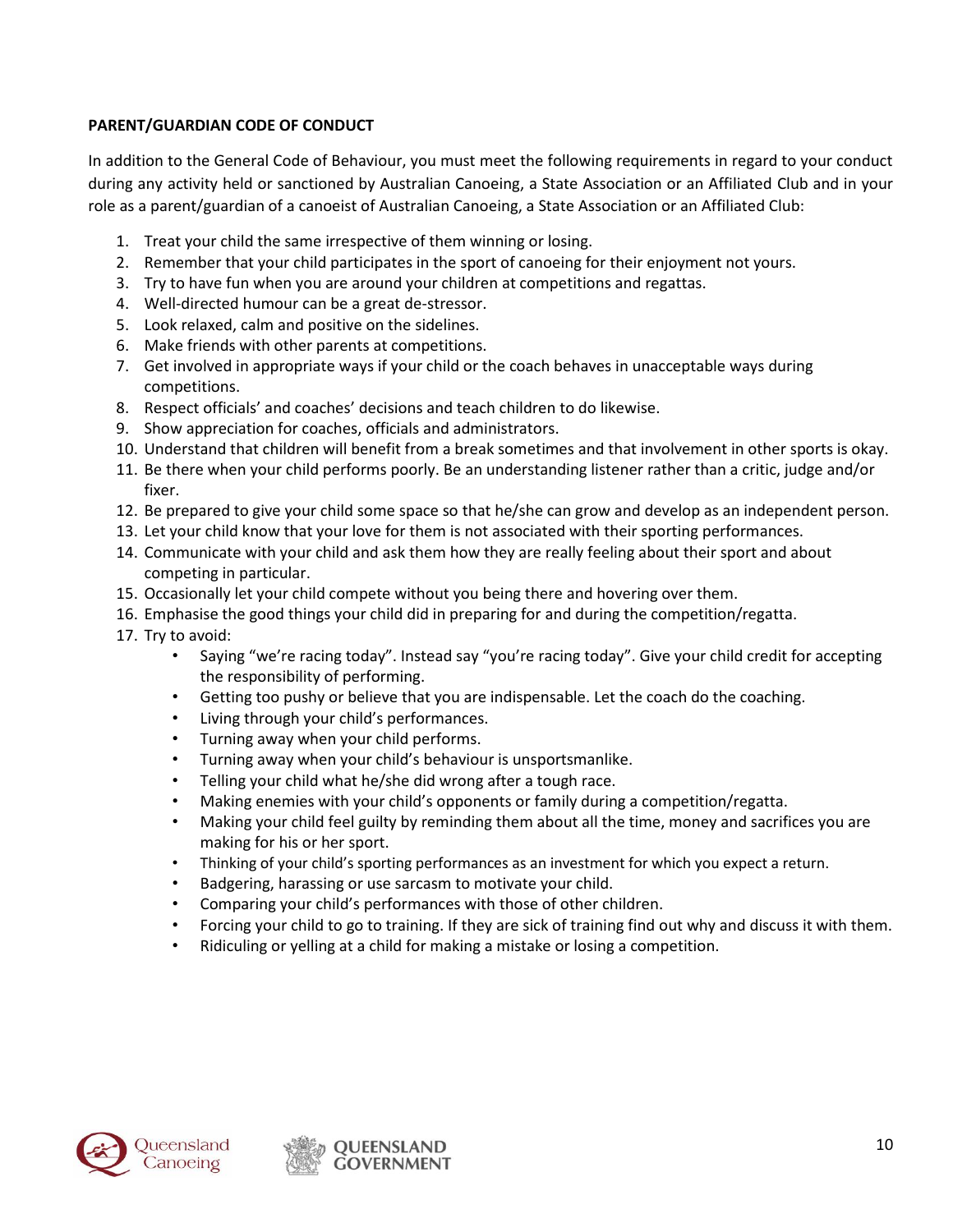# **COACH, INSTRUCTOR AND GUIDE CODE OF CONDUCT**

In addition to the General Code of Behaviour, you must meet the following requirements in regard to your conduct during any activity held or sanctioned by Paddle Australia, a State Association or an Affiliated Club:

- 1. Treat all canoeists with respect at all times. Be honest and consistent with them.
- 2. Honour all promises and commitments, both verbal and written.
- 3. Provide feedback to canoeists in a caring sensitive manner to their needs. Avoid overly negative feedback.
- 4. Recognise canoeists' rights to consult with other coaches and advisers. Cooperate fully with other specialists (e.g. sports scientists, doctors, physiotherapists etc.).
- 5. Treat all canoeists fairly within the context of their sporting activities, regardless of gender, race, place of origin, athletic potential, colour, sexual orientation, religion, political beliefs, and other condition.
- 6. Encourage and facilitate canoeists' independence and responsibility for their own behaviour, performance, decisions and actions.
- 7. Involve the canoeists in decisions that affect them.
- 8. Determine, in consultation with canoeists and others, confidential and respect that confidentiality.
- 9. Encourage a climate of mutual support among your canoeists.
- 10. Encourage canoeists to respect one another and to expect respect for their worth as individuals regardless of their level of play.
- 11. At all times use appropriate training methods that in the long term will benefit the canoeists and avoid those which could be harmful.
- 12. Ensure that the tasks/training set are suitable for age, experience, ability and physical and psychological conditions of the canoeists.
- 13. Be acutely aware of the power that you as a coach/instructor and guide develop with your canoeists in the coaching relationship and avoid any sexual intimacy with canoeists that could develop as a result.
- 14. Avoid situations with your canoeists that could be construed as compromising.
- 15. Refrain from any form of sexual harassment towards canoeists. Any physical contact with a person should be appropriate to the situation and necessary for the canoeist's skill development.
- 16. Actively discourage the use of performance enhancing drugs, alcohol, tobacco and illegal substances.
- 17. Respect the fact that your goal as a coach/instructor and guide for the canoeist may not always be the same as that of the canoeist. Aim for excellence based upon realistic goals and due consideration for the canoeist's growth and development.
- 18. Recognise individual differences in canoeists and always think of the canoeist's long term best interests.
- 19. Help each canoeist reach their potential
- 20. Set challenges for each canoeist which are both achievable and motivating.
- 21. At all times act as a role model that promotes the positive aspects of sport and of canoeing by maintaining the highest standards of personal conduct and projecting a favourable image of the sport of canoeing and of coaching at all times.
- 22. Do not exploit any coaching relationship to further personal, political, or business interests at the expense of the best interest of your canoeists.
- 23. Encourage canoeists and coaches to develop and maintain integrity in their relationship with others.
- 24. Respect other coaches, instructors and guides and always act in a manner characterised by courtesy & good faith.
- 25. When asked to coach a canoeist, ensure that any previous coach-canoeist relationship has been ended by the canoeist-others in a professional manner.
- 26. Accept and respect the role of officials in ensuring that competitions are conducted fairly and according to established rules.
- 27. Know and abide by Australian Canoeing rules, regulations and standards, and encourage canoeists to do likewise. Accept both the letter and the spirit of the rules.
- 28. Be honest and ensure that qualifications are not misrepresented.
- 29. Be open to other people's opinion and willingness to continually learn and develop.